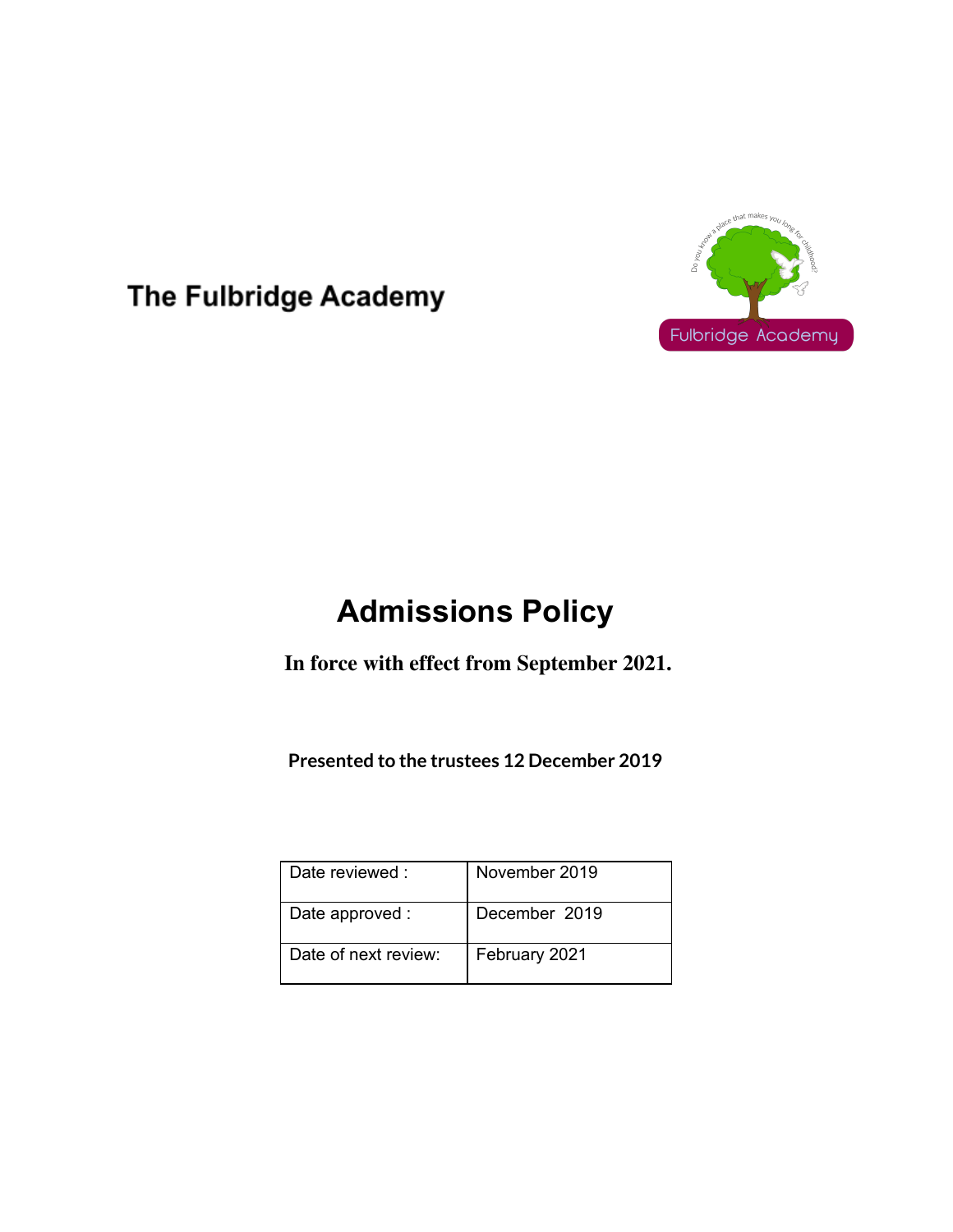# **1. Introduction**

1.1 The Local Governing Committee of The Fulbridge Academy applies the regulations on admissions fairly and equally to all those who wish to attend the Academy. This policy conforms to the legislative requirements of the latest version of the School Admissions and School Admission Appeal Codes, which are issued under Section 84 of the School Standards and Framework Act 1998. The Fulbridge Academy is traditionally oversubscribed, therefore early dialogue is essential to ensure the best possibility of gaining a place within the school.

# **2. Aims and objectives**

2.1 We are an inclusive Academy that welcomes children from all backgrounds and abilities.

2.2 All applications will be treated equally and in a sensitive manner.

2.3 The only restriction we place on entry is that of numbers. If the number of children applying for entry exceeds the places available, we enforce the procedure set out below in order to determine whether a child is offered a place or not. It is our wish to allow parents the right to have a place at the school of their choice. However, this is not always possible, due to the excess demand on the school places available.

2.4 The level of ability of a child or any special needs (apart from Education Health and Care plans) that they may have, plays no part in the admissions policy of this school.

# **3. How parents can apply for their child to be admitted to Reception**

3.1 As our school is an Academy, we have the flexibility in setting bespoke admission arrangements. In reviewing best practice, we have decided to harmonise our admission arrangements in line with the Local Authority arrangements. The Academy however remains the 'Admissions Authority'. The policy and over subscription criteria for entry to each school are published each year by the Local Authority. Parents can receive a copy of the policy and over subscription criteria directly from the Local Authority.

3.2 The Local Authority publishes a composite admissions prospectus each year, which gives information about how parents can apply for a place in the school of their choice.

Parents have a right to express a preference for the school of their choice and they should do so on the application form. Expressing a preference does not, in itself, guarantee a place at the Academy. Applications must be submitted online on the Local Authority admissions website. The closing date for all Reception intake application is 15 January, we strongly advise that you do not delay your application in case of technical problems. National Offers day is 16 April or the next nearest working day should this fall on a weekend, parents that applied online can log on to the council's website from 12.30am to see which school their child has been offered. Letters will also be posted out on this day, no decision will be issued by phone.

3.3 In this area, children enter school in the academic year in which they become five (5). There is one admission date per year, which is early in September (i.e. at the start of the school year). Therefore, parents who would like their child to be admitted to this school during the year their child is five (5) should ensure that they complete the necessary application form by the date set by the Academy each year, which will be the same as the date set by the Local Authority. Please see section seven (7) below for information about deferring and delaying your child's start to school.

3.4 If your child is attending a pre-school, a nursery school or nursery class, this will not be taken into account when admission allocations are made. Attendance at any nursery class or pre-school on a school site does not result in any priority for admission to that school. Parents/carers whose children are attending nursery classes attached to primary schools must still apply for a place in Reception.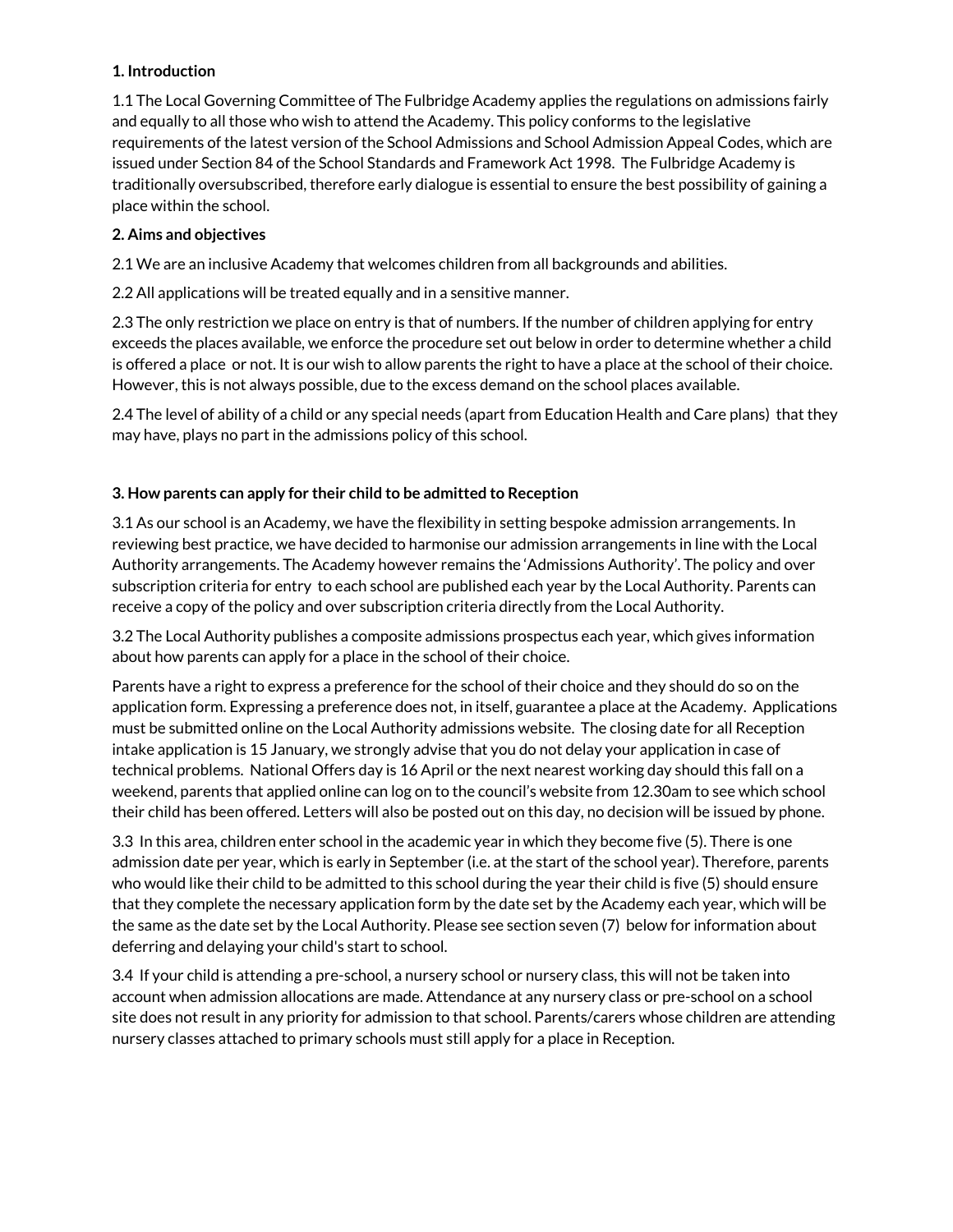## **How parents can apply for their child to be admitted for Years 1 to 6**

3.5 Admission to the Academy for all other year groups (excluding new Reception intake) and in- year admissions are done by the Academy. Applications can be made by visiting the Academy to complete an application form. Full details of this can be found on the Fulbridge Academy website in the admissions section. <https://www.fulbridgeacademy.co.uk/> Any offer from the Fulbridge Academy will be open for one (1) week, after this date it will be offered to the next person on the waiting list, unless advised of an exceptional circumstance.

The council operates fair access protocol for those children whose applications cannot be dealt with as part of the normal admissions process. The purpose of Fair Access Protocols is to ensure that outside the normal admissions round - unplaced children, especially the most vulnerable, are found and offered a place quickly, so that the amount of time any child is out of school is kept to a minimum.

[https://pcc-live.storage.googleapis.com/upload/www.peterborough.gov.uk/council/consultations/FairAcce](https://pcc-live.storage.googleapis.com/upload/www.peterborough.gov.uk/council/consultations/FairAccessProtocol2019.pdf?inline=true) [ssProtocol2019.pdf?inline=true](https://pcc-live.storage.googleapis.com/upload/www.peterborough.gov.uk/council/consultations/FairAccessProtocol2019.pdf?inline=true)

# **4. Admission appeals**

4.1 If we do not offer a child a place at the Academy, it is because to do so would prejudice the education of other children, as it would increase the number of children at the academy by too much.

4.2 If you are not satisfied with the outcome of your school place allocation, you have the right to appeal to an Independent Appeal Panel. If you want to appeal for a place at more than one school you will need to appeal separately for each. You can only appeal for a place at a school if you have applied and been refused a place. An appeal is a legal procedure, so there has to be a degree of formality to make sure everyone can put their case without interruption. Everyone involved is aware of how daunting it can be for parents and will try to make you feel as relaxed as possible(Details of appeal arrangements can be found on the School Admissions Appeals section on the Peterborough City Council website). An appeals panel decision is binding for all parties concerned.

## **5. PAN (Published admission number)**

5.1 PAN is the number of children that the Academy can accommodate. The standard number for our school is one hundred and twenty (120) pupils in each year group, from Reception to Year 6. We keep this number under review and the Governors will apply to change the number if circumstances allow.

#### **6. Infant class size**

6.1 We teach infant children (aged four (4) to seven (7)) in classes that have a maximum number of thirty (30) children. Additional children may be admitted under exceptional circumstances. These children will remain an "excepted pupil" for the time that they are in an infant class or until the class numbers fall back to the current infant class size.

#### 7. **Deferring , Delaying and accelerated admission.**

# 7.1 Deferring admission

If you choose to delay admission to later in the academic year, you must discuss it with your allocated school when you accept the school place. Where a place is deferred, it cannot be given to another child, but you must enter school by the beginning of the school term following their fifth (5th) birthday and within the school year for which the offer was made.

# 7.2 Delaying admission

If your child is "summer born" and you prefer to defer admission to the following September, your child would normally be considered for admission into Year 1, rather than the Reception year. In exceptional circumstances, summer born children may be admitted to school in a different year group, This will require the admission authority to take account of the child's individual needs and abilities and to consider whether these can best be met in reception or year one. It will also involve taking account of the potential impact on the child of being admitted to year one without first having completed the reception year. The views of the head teacher will be an important part of this consideration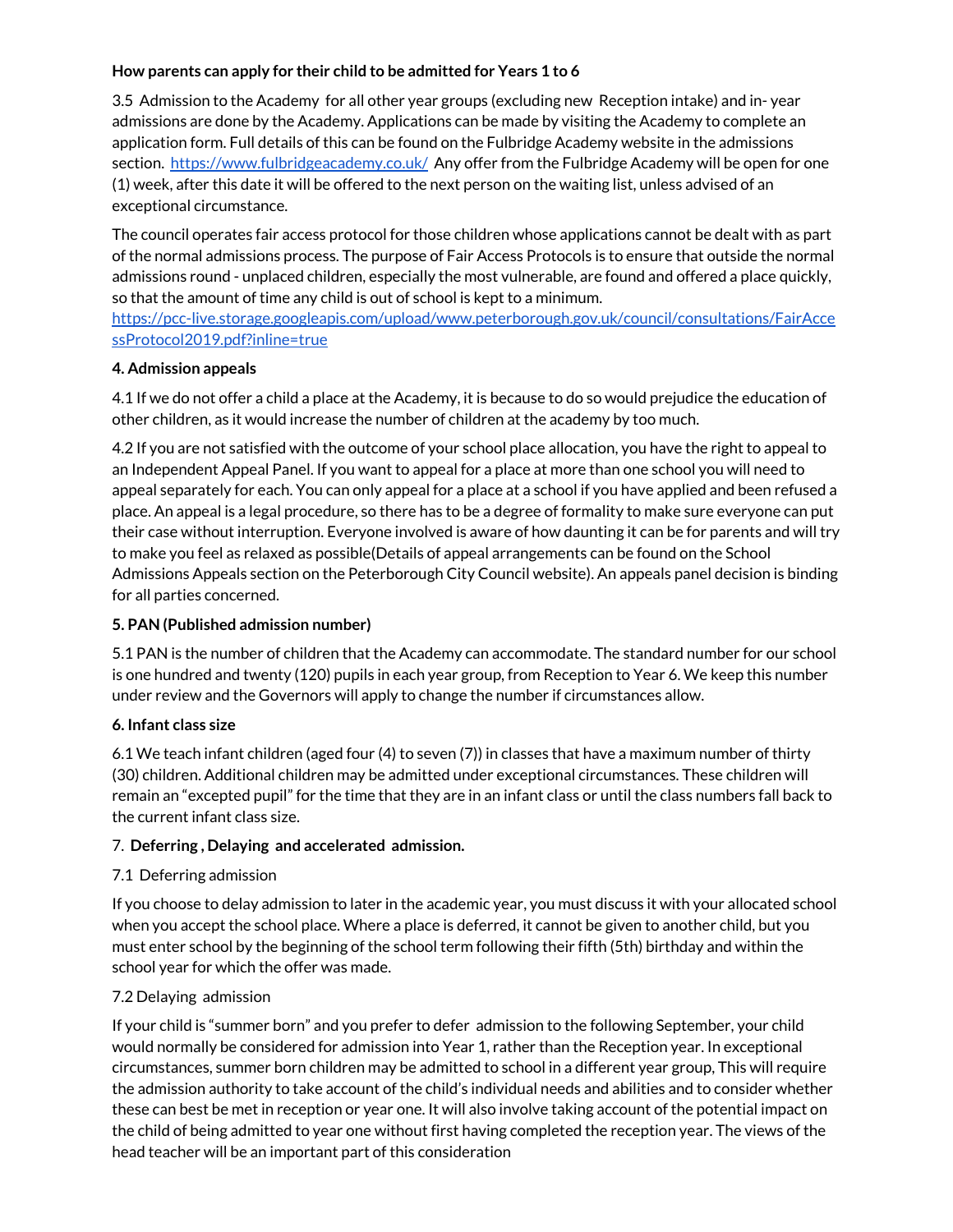## 7.3 Accelerated admission.

There are some circumstances which mean that parents might feel that their child should start school a full academic year earlier, this is known as an accelerated admission into school, however we do not encourage this. In accordance with the Schools Admissions Code, all requests will be considered on the basis of the circumstances of each case, and in the best interests of the child, taking account of the child's educational and social development.

# **8. Review**

8.1 This policy will be reviewed annually with the Admission arrangements in light of any changed circumstances in our school or the local area.

# **9. Admission and Oversubscription Criteria**

The Governors will admit children with a Statement of Special Educational Needs or an Education Health and Care Plan (EHCP) which names the academy. This will be in addition to any specific arrangements to specialist provision. Such criteria includes, but is not limited to:

i. Children in Care  $1$ ;

ii. Children who are both living in the catchment area served by the academy (see Peterborough City Council website for an address list) and have a sibling<sup>2</sup>;

iii. Children of all staff members, providing that the member of staff has been employed for a minimum of two (2) years;

iv. Other children living in the catchment area at the time of application.

v. Children who do not live in the catchment area served by the academy, but who have a sibling of compulsory school age attending the school at the time of application.

vi. Other children whose parents have requested a place (NB: measurements for this will be done from the Academy to the home address) $^3$ . Measurements are done using the tool Google Maps, by measuring a straight line from the Academy to the home address of the applicant.

<sup>2</sup> Siblings

<sup>&</sup>lt;sup>1</sup>Children In Care

a) A looked after child is a child who is in the care of a local authority in England, or is being provided with accommodation by a local authority in England in the exercise of their social services functions.

b) A child is regarded as having been in state care in a place outside of England if they were accommodated by a public authority, a religious organization or any other provider of care whose sole purpose is to benefit society.

Are defined as children aged between 4 and 16, living together in the same family unit, who have a sibling on the roll of the school at the time of application and admission to the school. Sibling includes: brother or sister, half-brother or sister, adopted brother or sister, child of the parent/carer or their partner, children looked after, or previously looked after. This doesn't include children temporarily living in the same family unit - for example a looked after child in the short-term, or interim, foster placement. In every case, the sibling must be living permanently in the same family home (at least Monday to Friday) and must be on the roll of the school, or have been offered and accepted a place at the school at the time of application and when the child starts. Every effort will be made to ensure that twins and those from multiple births can be admitted together.

 $3$  The home address is the address of the parent with whom the child normally lives from Monday to Friday. When parents live separately, the application must be based on the address at which the child usually lives. When parents live separately but the child lives with both parents at different addresses, the child's home address will be taken to be the address where the child lives for most of the week. If the child spends an equal amount of time with each parent, the address will be taken to be that of the main parent / carer eligible to receive Child Benefit and Child Tax Credit. As part of the admissions process you may be asked to provide proof of address. To ensure that offers of school places are made fairly, the Academy is committed to following strict address verification procedures. In cases of flats the priority is that of floor level i.e. ground, first, second etc., in that order. In cases of exactly the same measurement where no differentiation can be established, a lottery will be used to decide the allocation of a place**.**